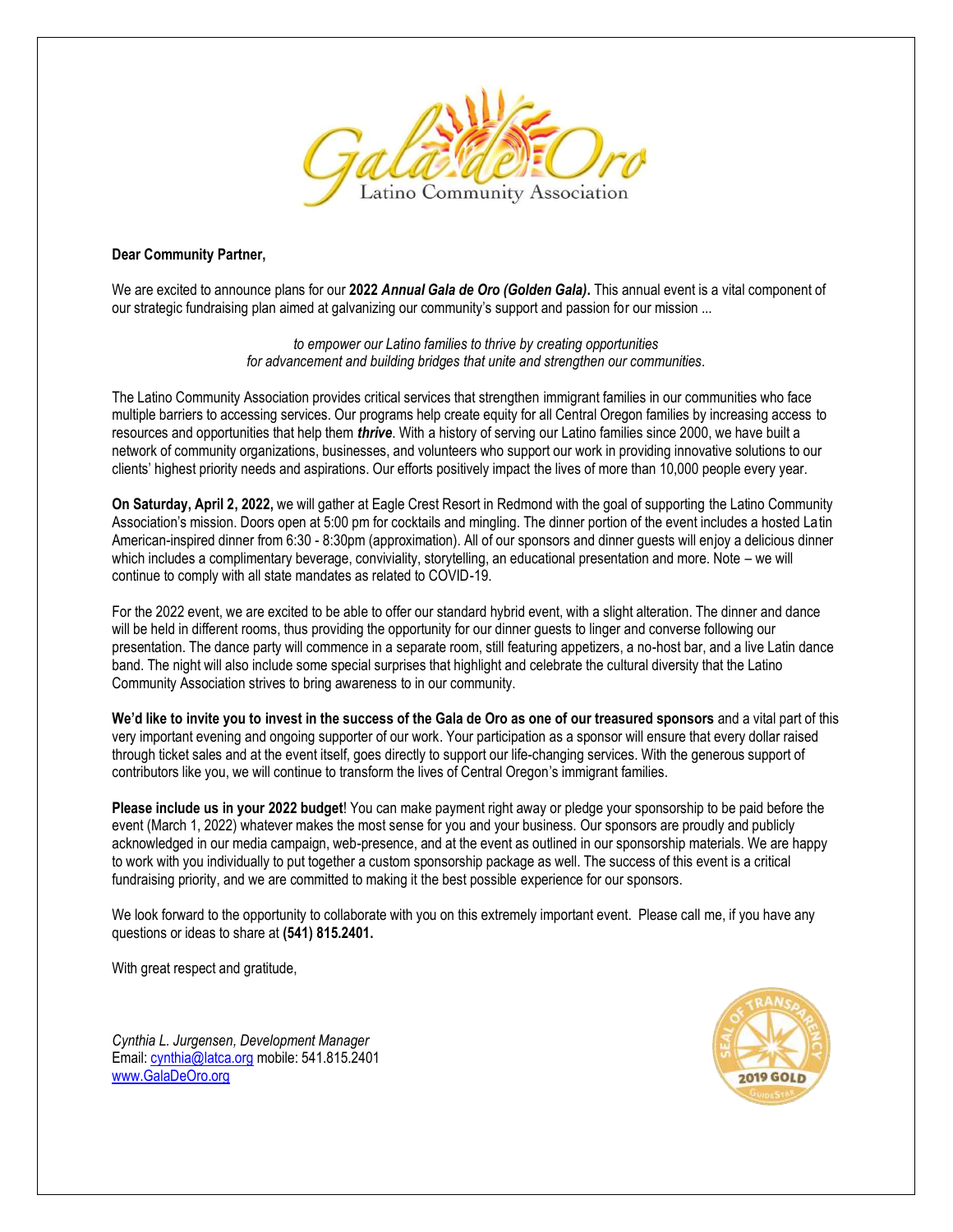

# *April 2, 2022*  **Sponsorship Opportunities**

# **ORO/GOLD Sponsor (\$5,000) exclusive**

❖You will receive:

- Name mention in a minimum of 25 recorded :15 promotional radio spots per station over the four-week period prior to the Gala
- Social media posts April 15 day of the event
	- o Gala de Oro Facebook event page/ LCA Facebook page in addition to LIVE Facebook feeds
	- o Email blasts
- Public acknowledgement from the stage during the event
- 7 seats in a prime location reserved for you and your guests
- All printed promotional materials (pre—event and day of event)
- Signage at your reserved table

## **PLATA/SILVER Sponsor (\$2,500)**

- Your business name and logo in the event program
- Social media posts to run in July
	- o Gala de Oro Facebook event page/ LCA Facebook page
- Public acknowledgement from the stage during the event
- 7 tickets reserved for you and your guests
- Listing on official Gala de Oro webpage, including a link to your business
- Multiple social media postings and email blasts
- Signage at table

## **COBRE/COPPER Sponsor (\$1,000)**

- Your name in the event program as an honored sponsor
- 7 tickets reserved for you and your guests
- Listing on official Gala de Oro webpage, including a link to your business
- Social Media promotion
- Signage at table

## **HIERRO/IRON Sponsor (\$500)**

- 4 tickets reserved for you and a guest
- Listing on official Gala de Oro webpage, including a link to your business
- Social Media promotion

## **In-Kind Sponsor**

- Please call us if you are interested in donating an in-kind product or service.
- Common in-kind sponsorships include print media, radio promotion, sound and stage elements, décor, etc.

**GRACIAS for your support amigos!**